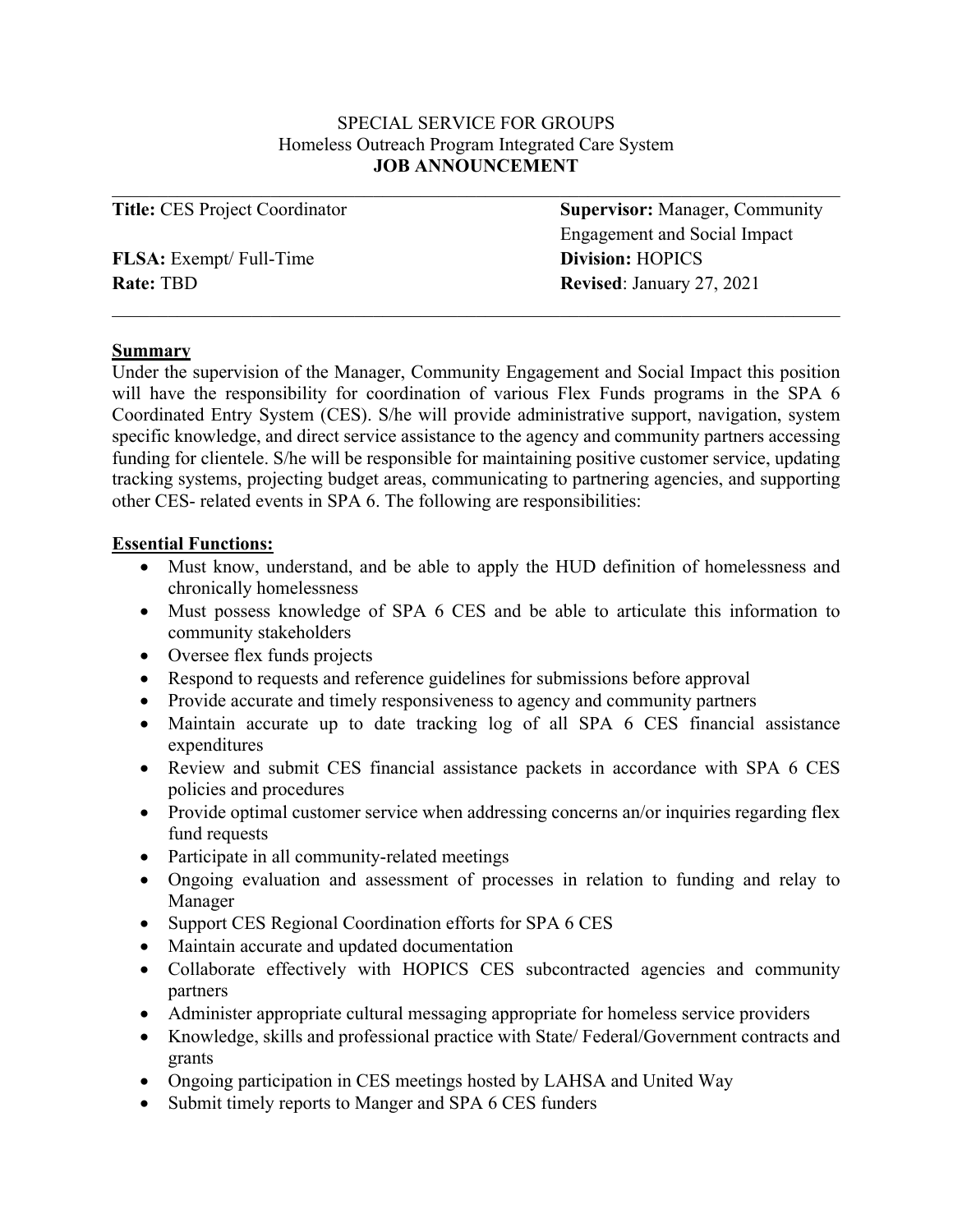- Ensure confidentiality of client information in accordance with HIPPA, and CFR 42 confidentiality laws and HOPICS policy
- Perform any other appropriate responsibilities as assigned by Manager
- Adhere to SSG's Code of Ethics and HOPICS' Core Values
- Represent the Agency in a professional manner at meetings and community events

## **Minimum Qualifications – Knowledge, Skills and Abilities Required:**

- BA/BS Degree and Submit timely reports to Deputy Director and SPA 6 CES funders
- (2) year's job-related experience working with the homeless population or MA/MS Degree and (1) year's job-related experience work with the homeless populations
- If in recovery, a minimum of three (3) years of being drug and alcohol free is MANDATORY.
- Ability to work with clients from diverse cultural, ethnic, and socio-economic backgrounds.
- Moderate computer word processing skills necessary; must have experience with Microsoft Excel and Google Suite
- Ability to communicate effectively, both written and orally.
- Verification of Employment Eligibility and Background Clearance.
- TB test required (Not more than (3) month prior to or (7) days after Date of Hire and renewed annually thereafter).
- CPR and First Aid certification required within 30 days of employment with company.
- Must have valid California Identification.

# **Environmental Conditions (Working Conditions)**

• Exposed to highly aggressive clients: must communicate with many sources including public paying agencies, courts and outside community agencies: some evenings and weekends may be required, sometimes noisy, loud and disruptive clients.

# **Physical Requirements**

• In the course of performing this job, the incumbent typically spends time sitting, standing, walking, speaking, and listening. Must sit at computer for data entry and reports: sometimes spend time driving and walking and carrying equipment/files/charts. Speak to staff and outside agencies in public meetings and Provider Meetings. Represent the Agency in a professional and positive manner

# **Mental Requirements**

The incumbent in this position must be able to:

- Uncontrollable changes in priorities/work schedules.
- Relate to other people beyond giving and receiving instructions, and exposure to inappropriate behavior and language of others.
- Must be able to handle any/all of the following: interruptions, changes in priorities/work schedules; be able to process information, think, and conceptualize.
- Maintain work pace appropriate to given workload